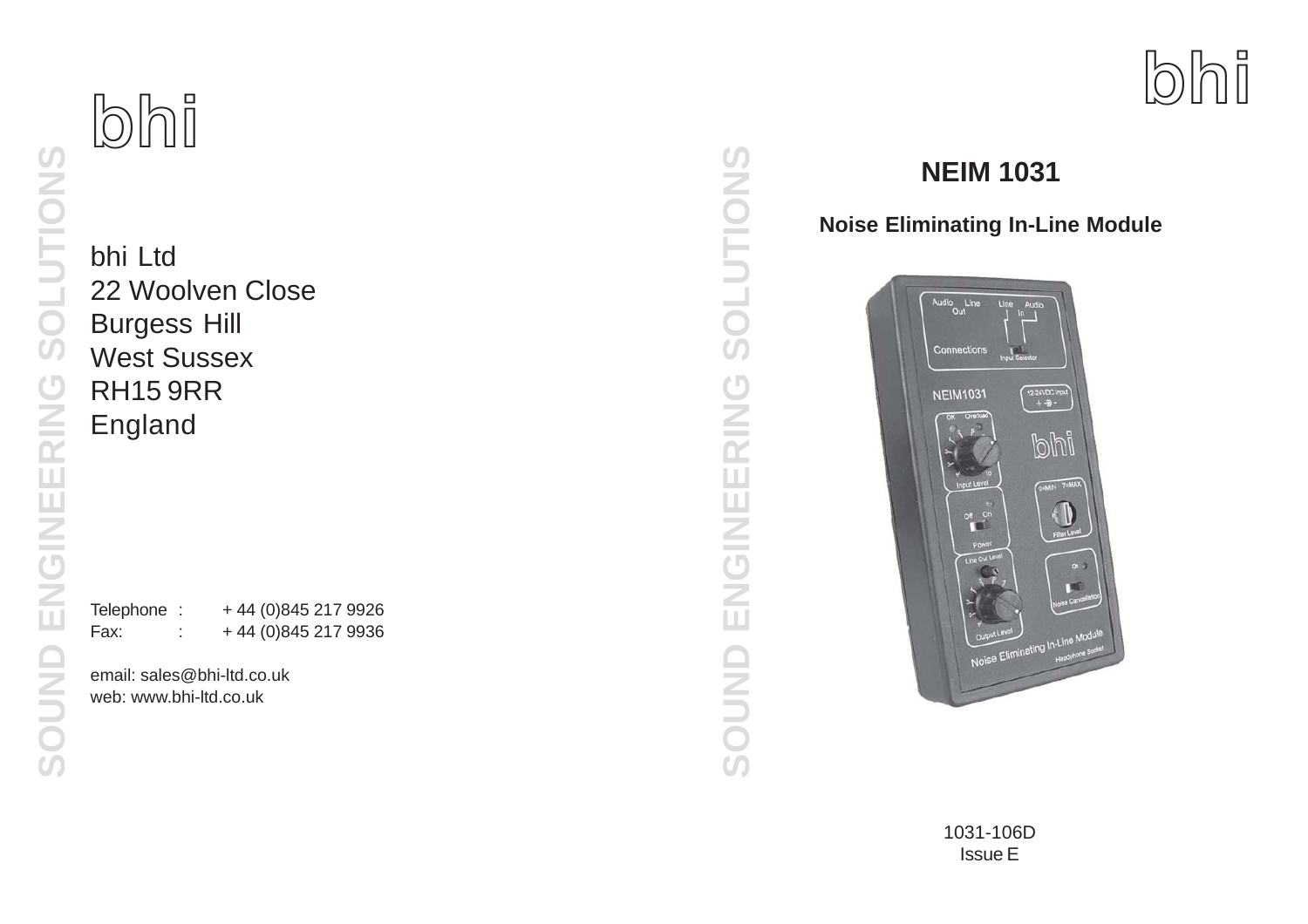#### **Important Information**

#### **Copyright**

This publication, including all photographs and illustrations is protected under international copyright laws, with all rights reserved. Neither this manual, nor any of the material within, may be copied or reproduced without the written consent of bhi Ltd.

#### **Disclaimer**

The information in this document is subject to change without notice. bhi Ltd makes no representations or warranties with respect to the contents hereof and specifically disclaims any implied warranties of merchantability or fitness for any particular purpose. Furthermore, bhi Ltd reserves the right to revise this publication and to make changes from time to time in the content hereof without obligation of bhi Ltd to notify any person of such revision or changes.

The NEIM1031 may be connected to audio recording equipment. The user is responsible for complying with any copyrights, or legislation regarding recording of material.

# **9. bhi Support**

Every NEIM1031 noise eliminating module comes with a 12 month guarantee against defective materials and workmanship.

If you do have a problem then please refer to the troubleshooting guide (section 6). If you have not resolved your problem then please contact us.

Before you make your call please have the following information to hand:

- Ö Your serial number (found on the back of the NEIM1031)
- Ö Details of when and where you purchased the module

See our website for FAQs, otherwise most queries can be resolved over the telephone, if not we will arrange with you to have your NEIM1031 sent back to us for analysis, repair or replacement (if within 12 months from date of purchase, if outside the guarantee period an estimate of the cost of repair will be given).

For contact details please refer to the back cover of this manual.

If you have any suggestions for improvements please complete and return the customer feedback form. Note:

Opening the case will void the warranty. No user serviceable parts inside.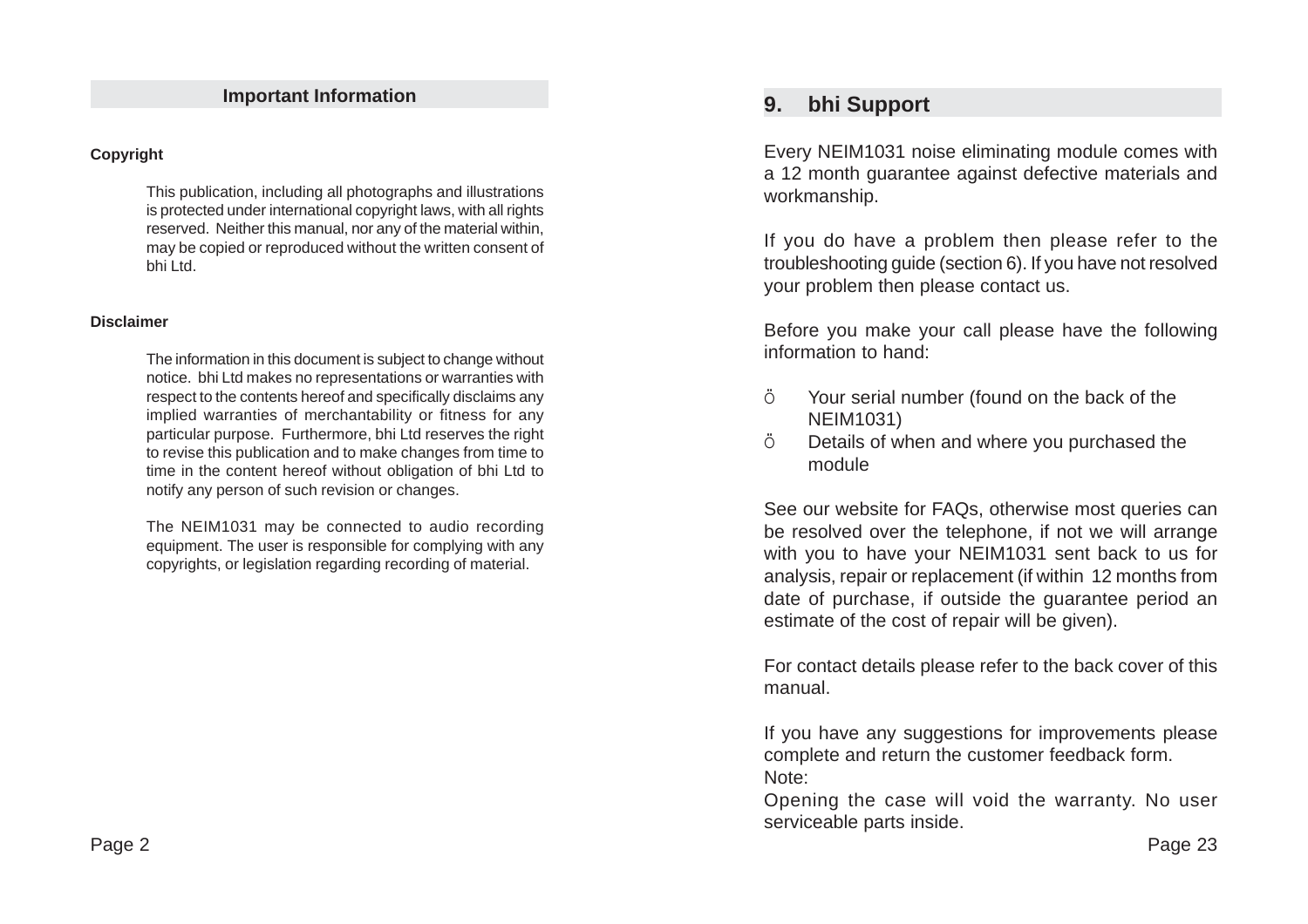| 8.3 Adaptors for connecting NEIM1031 to other |  |
|-----------------------------------------------|--|
| equipment.                                    |  |

| Radio<br>connector               | <b>Adaptor required</b>                | <b>Order Number</b> |
|----------------------------------|----------------------------------------|---------------------|
| 6.35mm $(1/4")$<br>mono socket   | 6.35mm mono plug - 3.5mm mono socket   | ADP-P001            |
| 6.35mm $(1/4")$<br>Stereo socket | 6.35mm Stereo plug - 3.5mm mono socket | ADP-P002            |
| 3.5mm Jack<br>Stereo socket      | 3.5mm Stereo plug - 3.5mm mono socket  | ADP-P003            |
| 3.5mm Jack<br>Mono socket        | None                                   | N/A                 |
| Phono socket                     | phono plug - 3.5mm mono socket         | ADP-P004            |
| 2.5mm mono<br>socket             | 2.5mm mono plug - 3.5mm mono socket    | ADP-P005            |
| 2.5mm Stereo<br>socket           | 2.5mm Stereo plug - 3.5mm mono socket  | ADP-P006            |

#### **8.4 Adaptors for connecting earphones/head phones to NEIM1031.**

| Headphone<br>connector         | <b>Adaptor required</b>               | Order number |
|--------------------------------|---------------------------------------|--------------|
| 3.5mm jack<br>mono plug        | None                                  | N/A          |
| 3.5mm Jack<br>Stereo plug      | 3.5mm stereo socket -3.5mm mono plug  | ADP-S001     |
| 6.35mm $(1/4")$<br>Mono plug   | 6.35mm mono socket - 3.5mm mono plug  | ADP-S002     |
| 6.35mm $(1/4")$<br>Stereo plug | 6.35mm stereo socket -3.5mm mono plug | ADP-S003     |
| 2.5mm Stereo<br>plug           | 2.5mm Stereo socket - 3.5mm mono plug | ADP-S004     |
| 2.5mm mono<br>plug             | 2.5mm mono socket - 3.5mm mono plug   | ADP-S005     |

|               |              | <b>Contents</b>                           |                |
|---------------|--------------|-------------------------------------------|----------------|
| $\mathbf 1$ . |              | <b>Introduction</b>                       | 4              |
| 2.            |              | <b>Packing List</b>                       | 4              |
| 3.            |              | <b>Connections</b>                        | 5              |
|               | 3.1<br>3.2   | Connector description<br>Connector layout | 5<br>6         |
|               | 3.3          | <b>Typical connections</b>                | $\overline{7}$ |
|               | 3.4          | Radio communications                      | 8              |
|               | 3.5          | Audio restoration                         | 9              |
|               | 3.6          | Surveillance/CCTV/Video                   | 10             |
|               | 3.7          | Recording using a PC sound card           | 11             |
|               | 3.8          | Connecting several audio sources          | 12             |
| 4.            |              | <b>Controls</b>                           | 13             |
|               | 4.1          | Control layout                            | 13             |
|               | 4.2          | <b>Control functions</b>                  | 14             |
| 5.            | <b>Setup</b> |                                           | 16             |
|               | 5.1          | Signal levels                             | 16             |
|               | 5.2          | Noise cancellation                        | 16             |
| 6.            |              | <b>Troubleshooting/FAQs</b>               | 18             |
| 7.            |              | <b>Specifications</b>                     | 19             |
| 8.            |              | <b>Accessories</b>                        | 21             |
|               |              | 8.1 Power                                 | 21             |
|               | 8.2          | Audio                                     | 21             |
|               | 8.3          | Audio adaptors                            | 22             |
|               | 8.4          | Headphone adaptors                        | 22             |
| 9.            |              | bhi Support                               | 23             |
|               |              |                                           | Page 3         |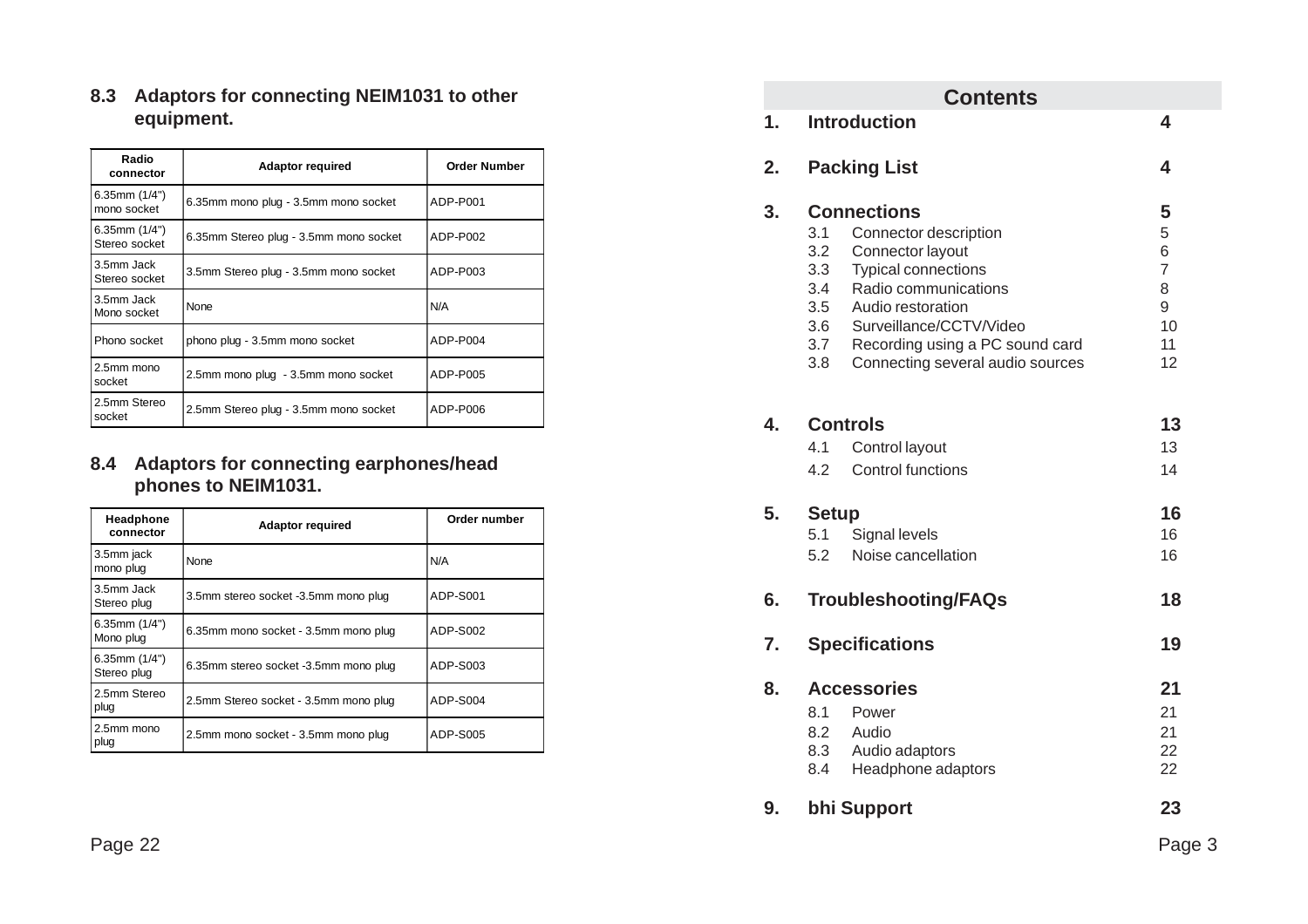# **1. Introduction.**

The NEIM1031 In-line Noise Eliminating Module incorporates DSP technology to remove unwanted background noise and interference from speech.

It has 8 switchable levels of noise cancellation to allow the user to optimise the unit for their level of noise and interference.

The module has connections for high and low level audio signals.

The unit is designed to be easily connected into the audio path of noisy signals where the intelligibility and clarity of speech needs to be improved.

#### **Note:**

The NEIM1031 is not designed to pass music.

# **2. Packing List.**

The NEIM1031 is shipped with the following:

|   | <b>Description</b>       | bhi Part No.    |
|---|--------------------------|-----------------|
| ш | Noise eliminating module | <b>NEIM1031</b> |
| ш | <b>Fused Power Lead</b>  | 1030-FPL        |
| ш | Mono Audio lead 1.2M     | ALD-001         |
| ш | Operating manual         | 1031-106D       |
|   |                          |                 |

#### Page 4

## **8. Accessories**

The following items are available from bhi as optional extras. If you would like to order any of these items then please contact us (see the rear cover for contact details).

#### **8.1 Power:**

| 1030-UKPA  | UK mains power adaptor          |
|------------|---------------------------------|
| 1030-EUPA  | European power adaptor          |
| 1030-VEPL  | Vehicle power adaptor           |
| 1030-VEPL6 | 6 metre long vehicle power lead |
| 1030-2WVA  | 2 Way vehicle power adaptor     |
|            |                                 |

#### **8.2 Audio:**

| 1030-MOEP  | Mono earpiece         |
|------------|-----------------------|
| 1030-STHDP | Stereo headphones     |
| 1042       | Switch box            |
| LSPKR      | 20W Extension speaker |
|            |                       |

| ALD-001 1.2m |  |
|--------------|--|
| ALD-002 2.5m |  |
| ALD-003 1.2m |  |
| ALD-004 1.2m |  |

ALD-001 1.2m 3.5mm - 3.5mm mono lead ALD-002 2.5m 3.5mm - 3.5mm mono lead Phono - phono lead mono lead 3.5mm Stereo - 2 x phono lead



**LSPKR** 20 Watt extension speaker for use with the NEIM1031. Fitted with a 3.5mm mono jack plug.



Mounting stand for the NEIM1031. Allows the NEIM1031 to be adjusted for the most comfortable operating postion.

Page 21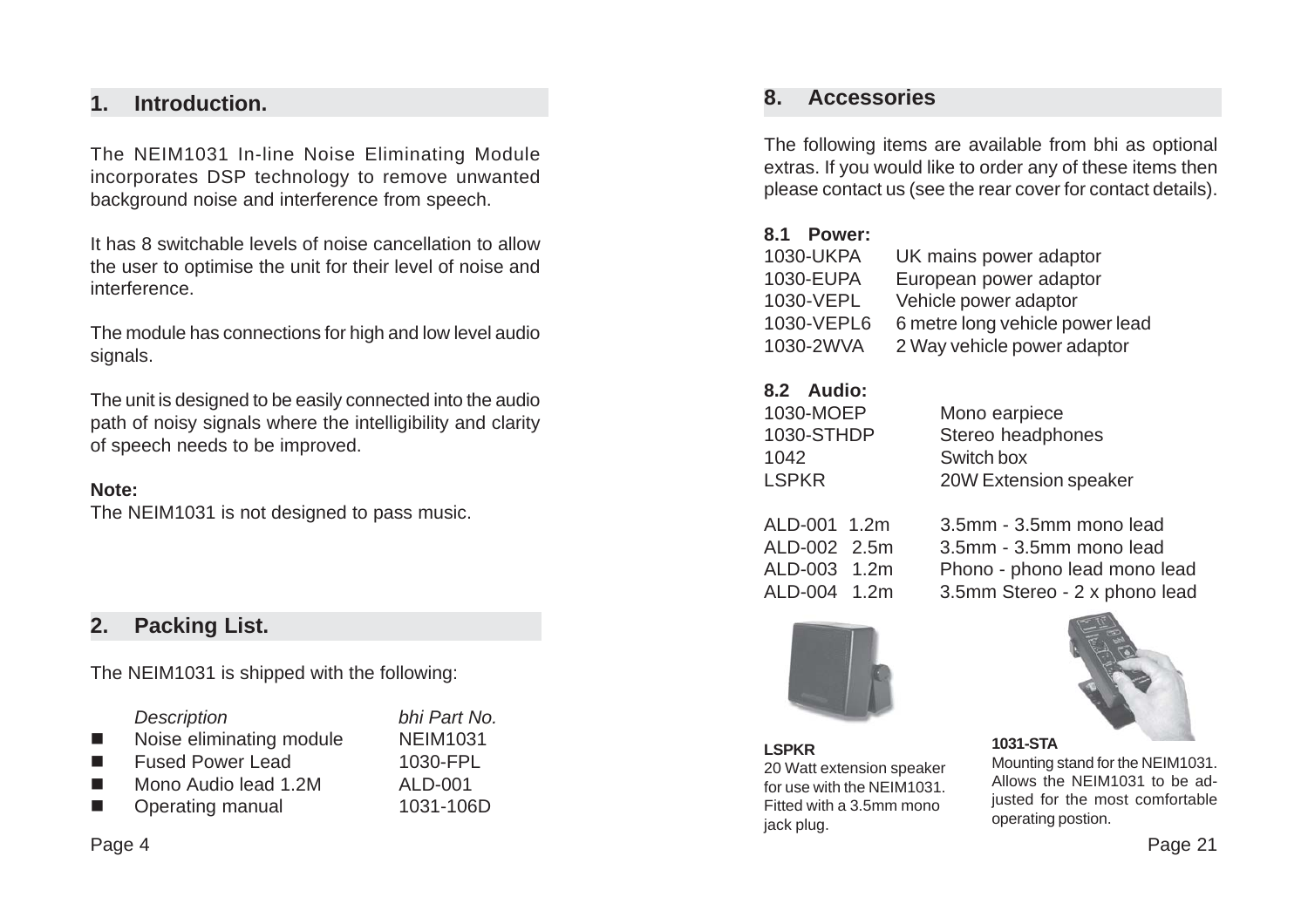| DC power:                                     | 12-24 VDC                                           | 3. Connections.           |                                                                                                                                                                                                                               |
|-----------------------------------------------|-----------------------------------------------------|---------------------------|-------------------------------------------------------------------------------------------------------------------------------------------------------------------------------------------------------------------------------|
| DC connector:                                 | 500mA<br>2.1mm power<br>connector<br>$(centre +ve)$ | the unit for easy access. | All audio connections are at the rear of the unit. The<br>headphone connection has been placed at the front of<br>As the audio signals are bypassed when the power is<br>removed there is no need to disconnect the unit when |
| Size:                                         | 170 x 85 x 34mm                                     | not in use.               |                                                                                                                                                                                                                               |
| Weight:                                       | 265 gms                                             | of all the connectors.    | The diagram on the following page shows the position                                                                                                                                                                          |
|                                               |                                                     | 3.1                       | <b>Connector Description:</b>                                                                                                                                                                                                 |
|                                               |                                                     | Line $In:$                | Phono socket.<br>Low level audio input.                                                                                                                                                                                       |
|                                               |                                                     | Audio In:                 | 3.5mm mono jack socket.<br>Speaker level input (for example an<br>extension speaker socket).                                                                                                                                  |
|                                               |                                                     | DC Power:                 | 2.1mm power connector. Centre +Ve.<br>12-24VDC 500mA Input.                                                                                                                                                                   |
|                                               |                                                     | Headphone:                | 3.5mm mono jack socket.<br>Amplified output. This connection<br>over rides the audio out socket. This<br>socket may also be used to drive an<br>extension speaker.                                                            |
| $D_{0}$ $\alpha$ $\alpha$ , $\gamma$ $\alpha$ |                                                     | Audio out:                | 3.5mm mono jack socket<br>Amplified output to drive an extension<br>speaker. This socket is disabled when<br>the headphone socket is used.<br>$D \cap \cap \cap \mathcal{L}$                                                  |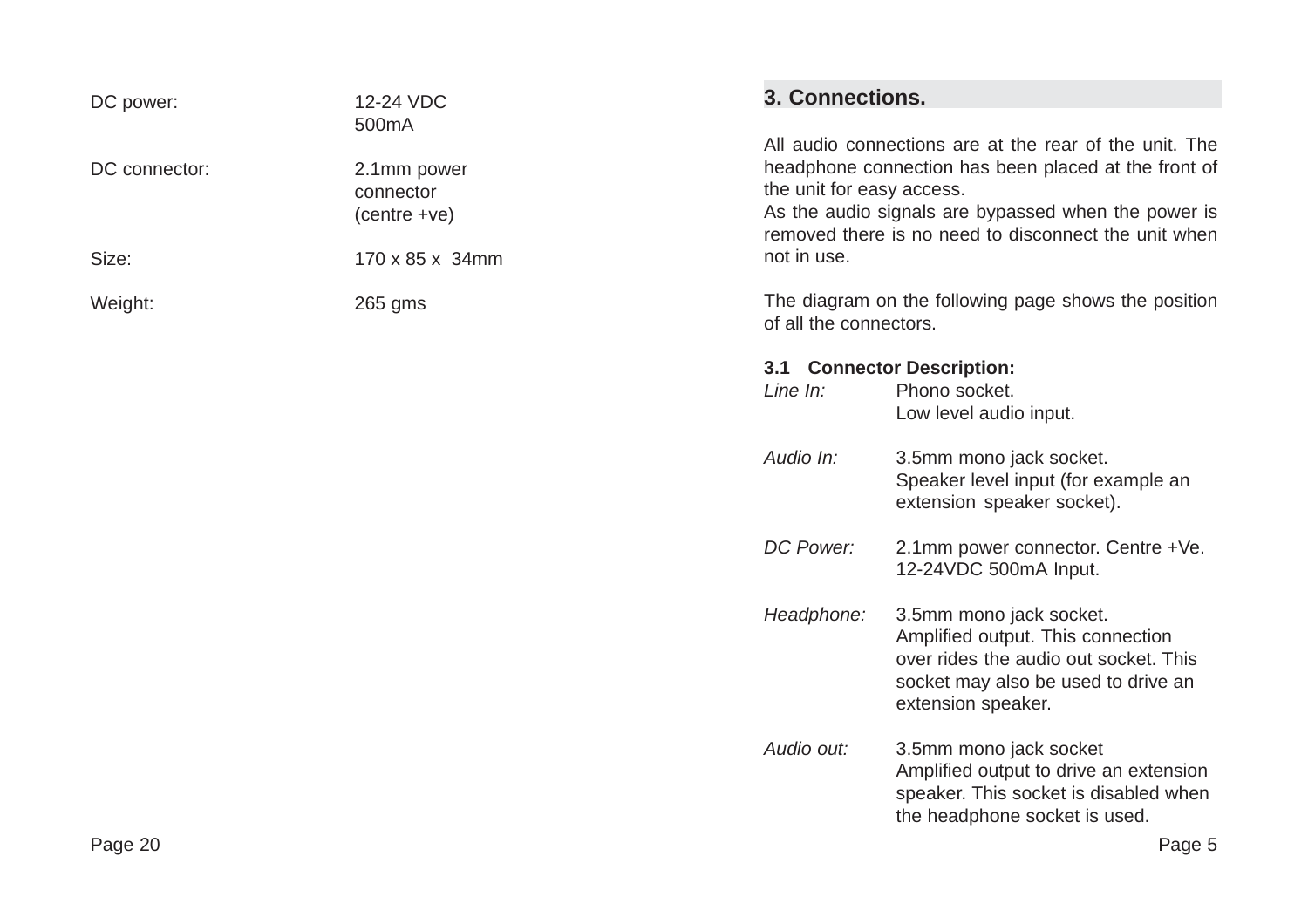*Line out:* Phono socket Low level audio out. For connection to an amplifier, recorder, or any other line level device.

#### **3.2 Connector Layout.**



# **7. Specifications.**

| Noise attenuation:                                      | $9 - 35dB$                   |
|---------------------------------------------------------|------------------------------|
| Noise attenuation levels                                | 8                            |
| Level                                                   | Attenuation                  |
| 1                                                       | 9dB                          |
| $\overline{c}$                                          | 11dB                         |
| 3                                                       | 13dB                         |
| $\overline{4}$                                          | 15dB                         |
| 5                                                       | 17dB                         |
| 6                                                       | 20dB                         |
| $\overline{7}$                                          | 24dB                         |
| 8                                                       | 35dB                         |
| Tone rejection                                          | 65dB max                     |
| Audio output power                                      | 2.5W RMS max.                |
| Audio bandwidth                                         | 50Hz - 4.6KHz (-3dB)         |
| Audio connections:<br>Line level in/out<br>Audio in/out | RCA phono<br>3.5mm mono jack |
| Line input impedance                                    | 10K                          |
| Line output impedance                                   | 100R                         |
| Line in sensitivity                                     | 300mV - 2V rms               |
| Headphone socket                                        | 3.5mm mono jack              |
| Headphone power                                         | 2.5W rms max.                |

Page 19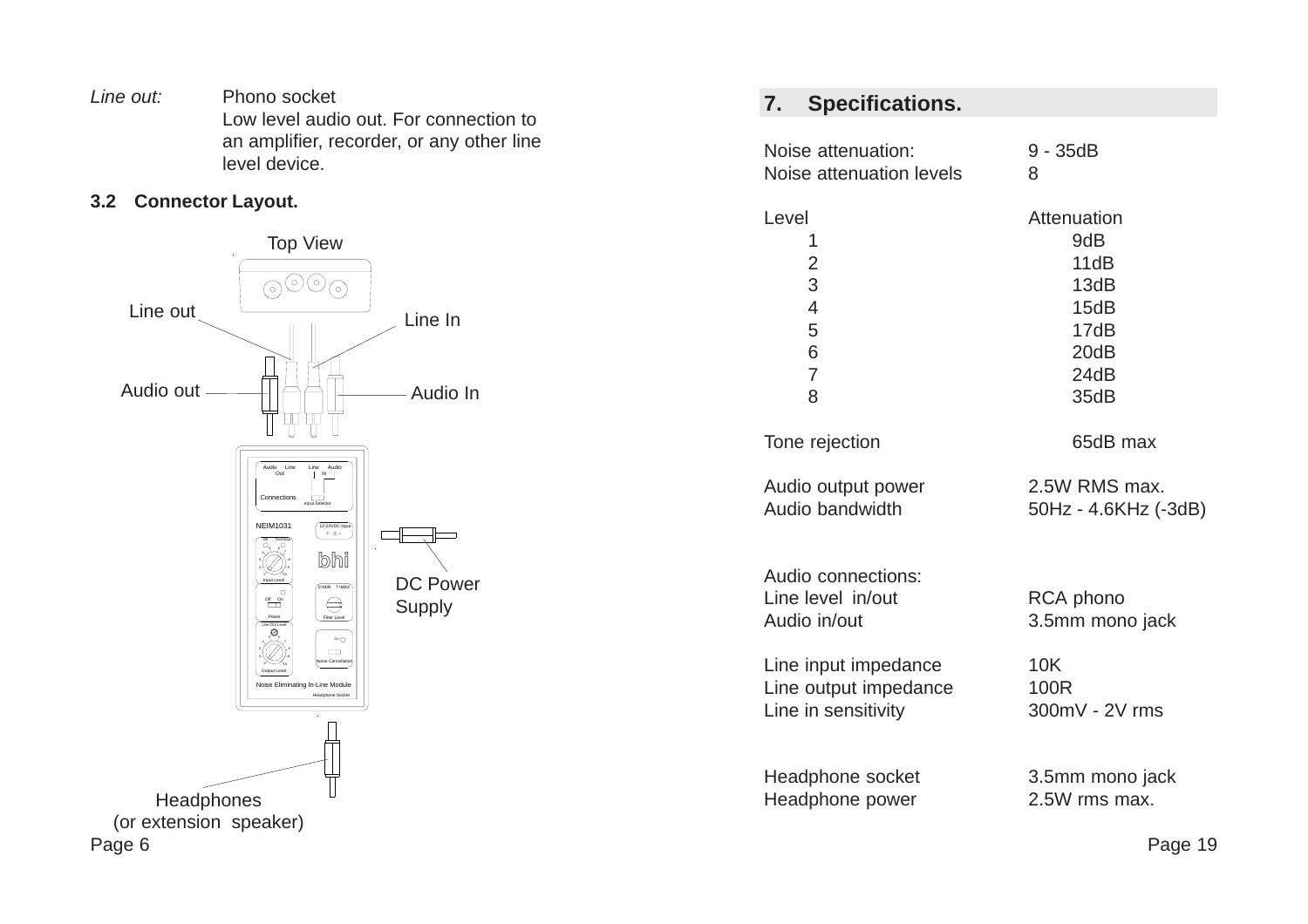# **6. Troubleshooting/FAQs**

#### **No audio output from extension speaker.**

- $\blacksquare$  Check the input selector switch is set to the correct input.
- $\blacksquare$  Check the input level is correct , ie the green input LED is illuminated.
- $\overline{\phantom{a}}$ Check output level.

#### **The noise cancellation does not appear to improve the quality of the audio signal.**

- $\Box$  Check the noise cancellation is on, the green LED will be illuminated.
- $\blacksquare$ Change the level of noise cancellation.
- $\blacksquare$ Check the green power on/off LED is illuminated.

#### **Sometimes there is a short delay before the noise cancellation is active.**

 $\blacksquare$  This is due to the time the DSP takes to start processing the signals. This gives the opportunity to check that the DSP is not taking out any detail from the signal.

# **No audio output when the power is switched off.**

 $\Box$  When the power is removed the line in connects to line out, and audio in to audio out. If the input source is connected to the line input, and the output to the audio out, then no signal path will be present with no power.

**3.3 Typical Connections.**

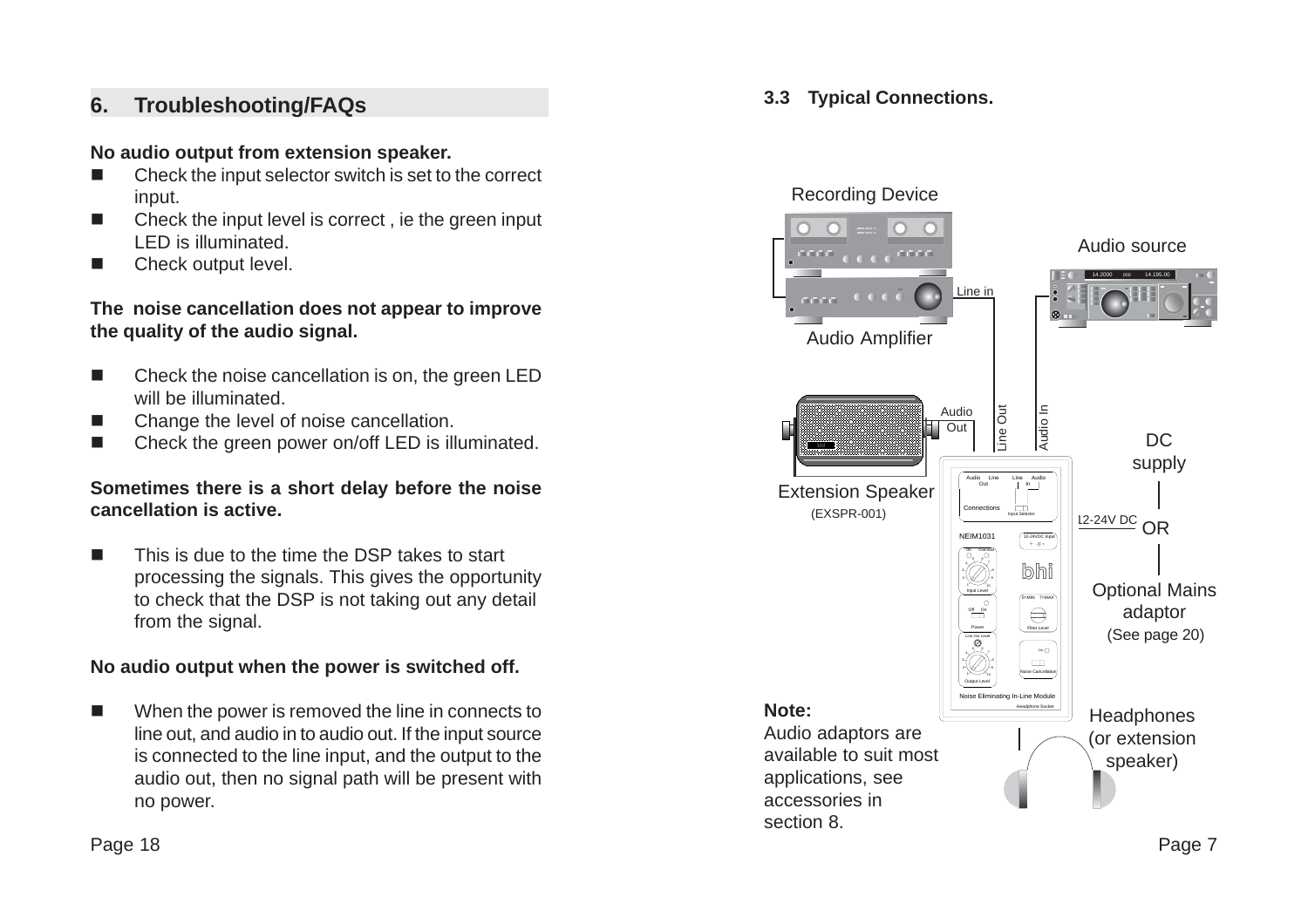#### **3.4 Radio communications.**

The following pages show typical applications and connections to the NEIM1031. For connection of headphones or extension speakers refer to the diagram on page 7. Numbers in brackets indicate bhi part numbers. These are available as optional extras - see accessory section.



The selected noise cancellation level can be seen in the small cutout on the switch knob.

Starting at level 0 switch the noise cancellation on, listen to a typical noisy signal. Adjust the level of noise cancellation to suit.

#### **Note:**

The higher levels of noise cancellation will remove virtually all the background noise, but the user will note the following possible effects if high levels of background noise are present.

- П Voice has a slightly robotic sound.
- П Background noise becomes a watery sound.

Switching off the noise cancellation will restore the audio to its original form.

If there is a lot of noise present on the audio signal it may be necessary to increase the output volume (or line level out) with the noise cancellation on.

#### **Note:**

Please note that if the volume is increased and the noise cancellation (or power) is switched off the resulting unprocessed signal will be at a higher level. Care must be taken to avoid excessive signal levels, as they may result in damage to hearing or equipment. bhi Ltd does not accept responsibility for damage to equipment or hearing however caused.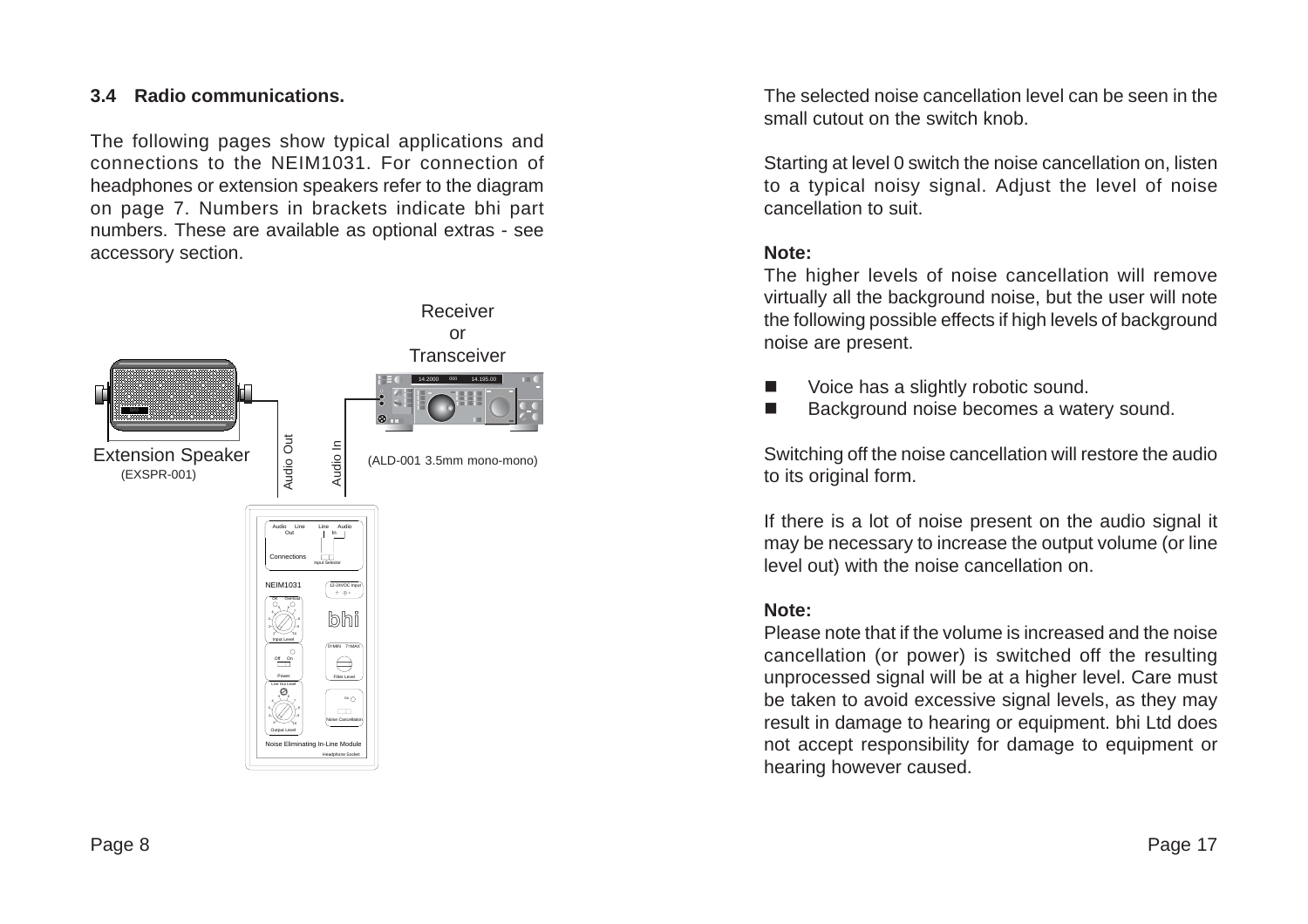# **5. Setup.**

#### **5.1 Signal Levels.**

Turn the input level, output level and line out level controls to the minimum - fully anticlockwise.

Connect to the equipment to suit your application as shown in section 3.

Switch off the NEIM1031, all signals will be connected straight through the unit. Switch on all the other equipment and select a typical audio signal to be processed.

If necessary adjust the output of the audio source to the desired level. If an extension speaker is being used, then set the level to a comfortable listening level.

Ensure noise cancellation is switched off, and the input selector switch set to the input being used.

Adjust the input level control on the NEIM1031 until the red overload LED just illuminates on the peaks of the audio signal. Reduce the input level slightly.

Adjust the output level control, to the desired level. The module should now be transparent to the audio signal. Switching the module on and off, should not significantly alter the signal level.

#### **5.2 Noise Cancellation.**

The noise cancelling switch has 8 positions, starting at 0 through to 7. Level 0 is the minimum, and 7 the maximum. Switch postions 8 and 9 are not used.

Page 16

#### **3.5 Audio restoration.**

Connect the audio source and recording device as shown. If the source is monaural, one channel may be fed directly into the recorder to copy the unprocessed audio for comparison.

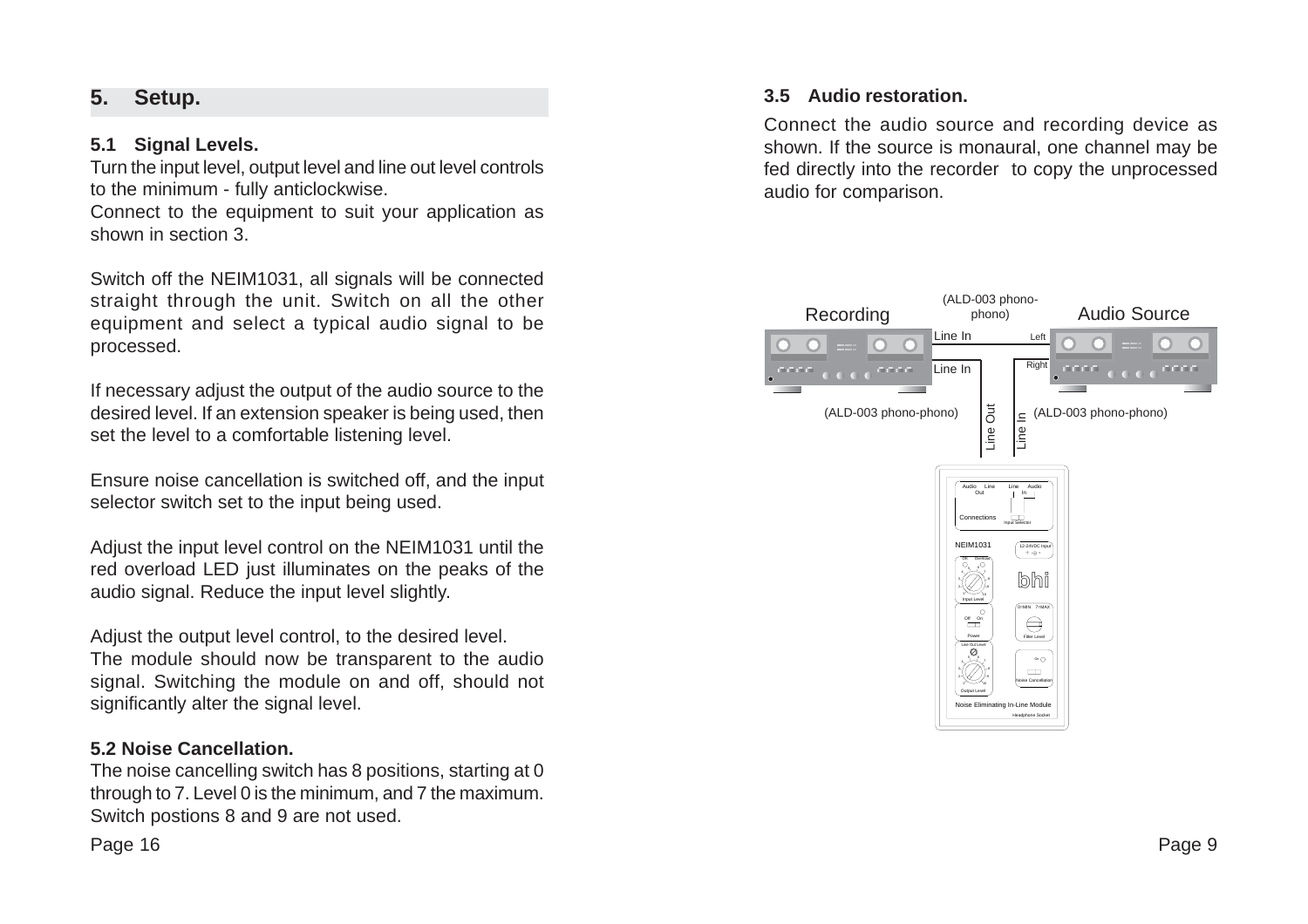## **3.6 Surveillance/CCTV/Video.**

Connection to video recording equipment (audio). In this application the NEIM1031 is being used to remove the background noise being recorded from the video camera. Again in this application both the processed and raw audio are being recorded simultaneously.



In applications where the un- altered audio needs to be recorded. The raw signal can be recorded, and the cleaned audio is monitored using headphones, or an extension speaker.

This will record a true copy of the CCTV footage. The unit can then be used on playback to remove any noise.

#### *Power On/Off Switch:*

Applies power to the NEIM1031. Switching off removes power to the circuit and connects all inputs to outputs. With the power off the line in connects to line out and audio in connects to audio out - with no amplification. This allows the unit to remain connected in circuit, even when it is not in use. There is no need to disconnect. In the event of a power failure to the NEIM1031, then the inputs and outputs will bypass, allowing continuation of signal.

# *Power On/Off LED:*

Indicates power on/off.

#### *Output Volume Control:*

Adjusts the volume of the audio signal present at the audio out and headphone sockets. This does not alter the line out level.

#### *Line Out Level Control:*

This preset control allows the line out signal from the NEIM1031 to be matched to the equipment connected to the unit. This level is not altered by the main output volume control.

Changes in either input will affect the line out level.

Irrespective of which input is selected, the noise cancellation is available on both the line and audio outputs (only while the unit is powered).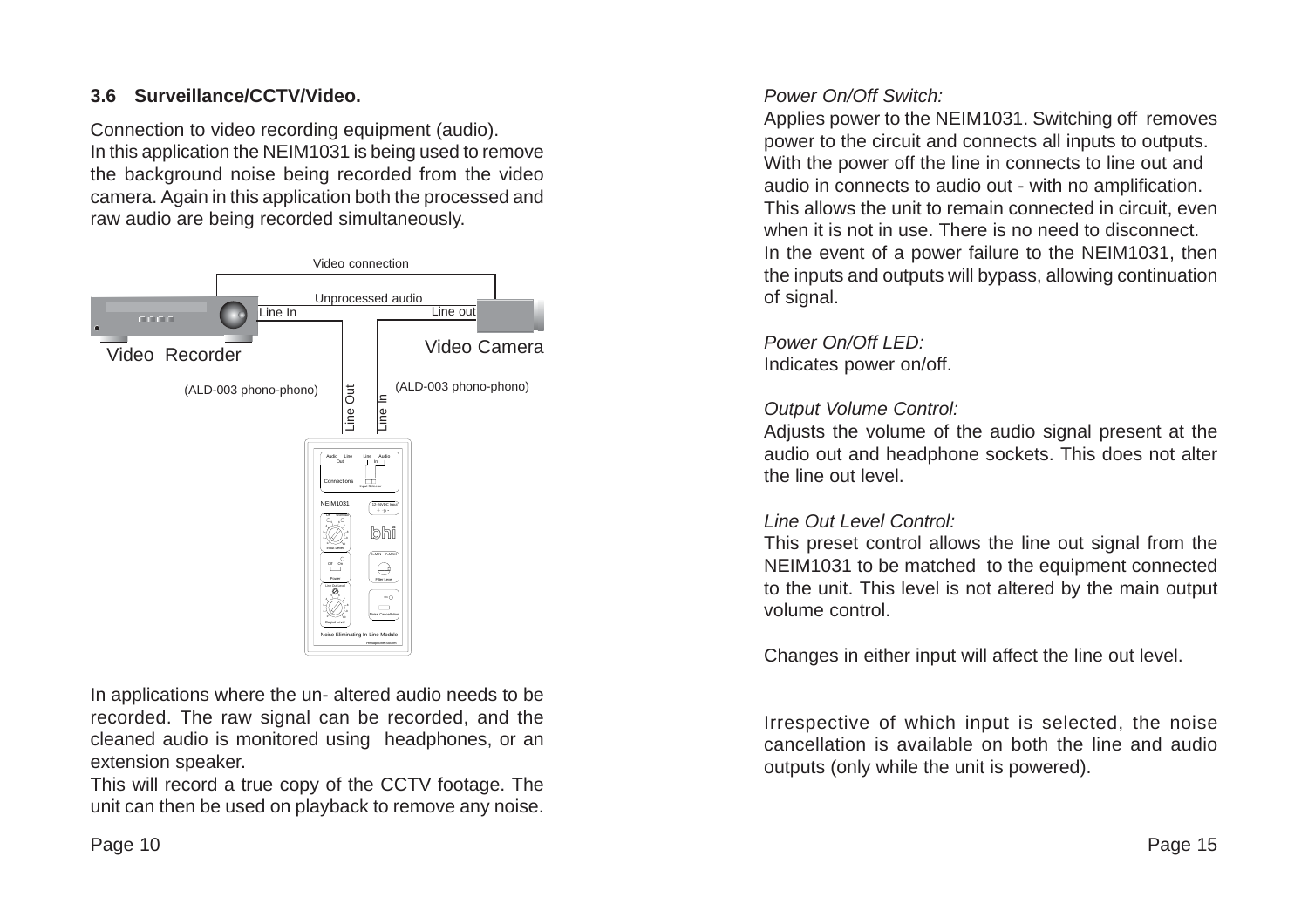#### **4.2 Control functions:**

#### *Input Selector Switch:*

Selects between line level input (phono connector) and high level input (jack socket). Both inputs may be connected at the same time. Only the selected input will be passed through the DSP circuit.

#### *Filter Level Selector Switch:*

The 8 position rotary switch selects the amount of DSP processing. Level 0 is the minimum, and level 7 the maximum. The selected level can be seen in the small cutout in the switch knob.

*Noise Cancellation LED:* Indicates if noise cancellation is on/off.

*Noise Cancellation On/Off Switch:* Selects noise cancellation on/off.

#### *Input Level Control:*

Sets the input level into the NEIM1031. This adjusts the audio signal level through the DSP for optimum performance.

#### *Input Level LEDs:*

These give a visual indication of the input signal level.

| No LED:    | Signal level too low |
|------------|----------------------|
| Green LED: | Signal level correct |
| Red LED:   | Signal too high      |

#### **3.7 Recording using a PC sound card.**

The sound capturing capability of the PC sound card may be used to record (or playback) audio signals.



For more detail on connection, setup and recording please refer to your PC/sound card manual.